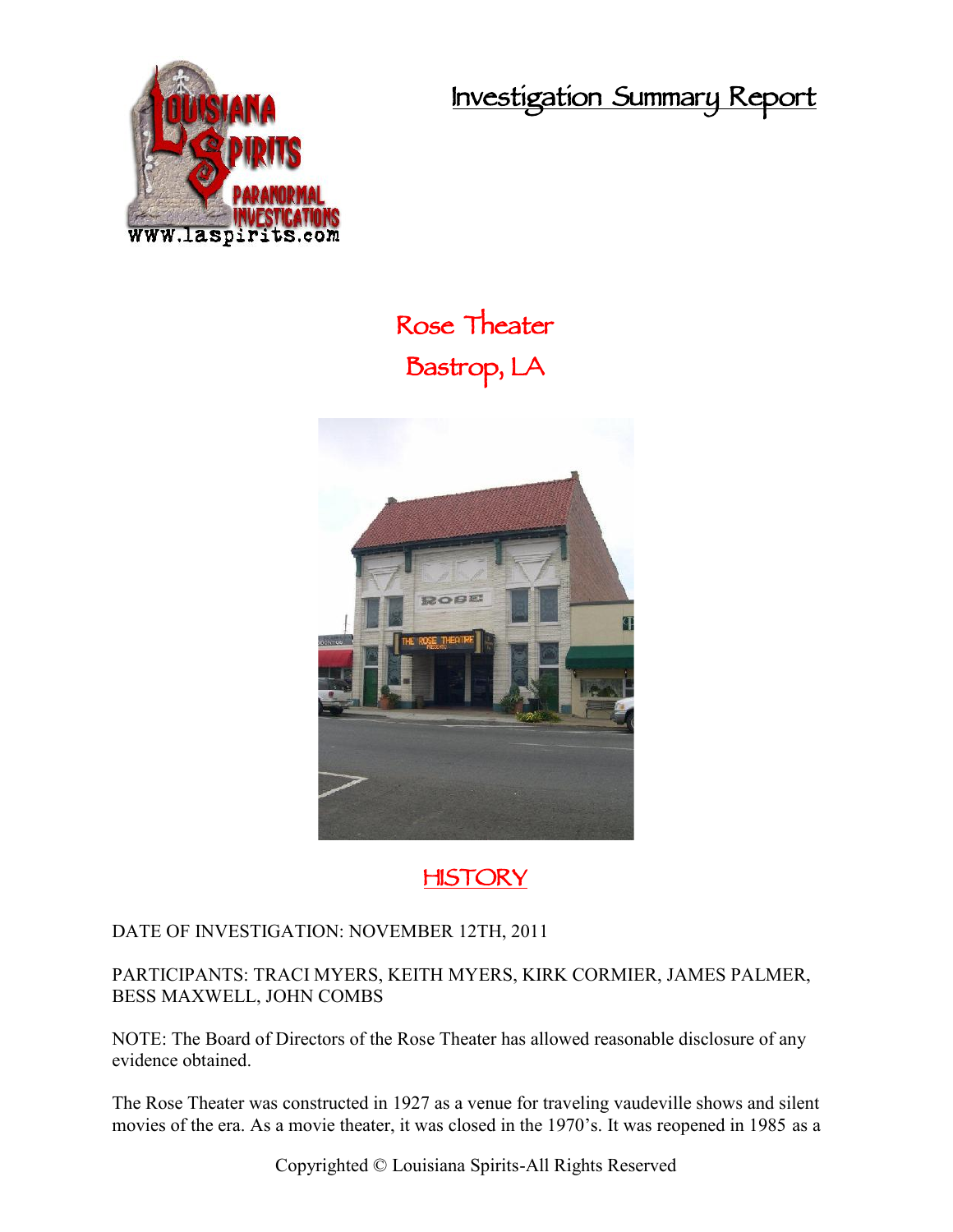community theater, and still remains a valuable part of the history of Bastrop, and provides an important addition to the cultural life of the region. The Rose Theater also has a history of unusual activity, that often intrigues its owners and guests. Objects know to have been left in a specific locations get moved to new locations. Voices and strange noises are often heard, which can not be generally attributed to the settling on the building. Doors are often opened and closed, with no one around to do so. There is, at times, a feeling of a presence, of someone unseen being close by. Apparitional figures have been seen on the stairwell, near the top, in the balcony area, as well as in the theater proper. A piano near the front, right area of the stage has been heard playing, with no one nearby to have done so. Many of these incidents are often attributed to Mrs. Rose, the wife of the original owner.

EQUIPMENT: Digital Cameras, Infrared cameras and DVR system, Digital audio recorders, Ion Counters, Infra-sound detection equipment, Digital thermometers, Various EMF meters including Tri-Fields, Motion detectors including geophone and laser grid systems, Ovilus interactive voice communications device, and PEAR REG-1 units for the detection of anomalous human consciousness with software on Hewlett-Packard computers

#### **INVESTIGATION**

At the times of testing, in the areas tested, no anomalous photos were taken. No data was noted on video. Nothing unusual was detected by laser grid system or geophone. No EVP was recorded. No anomalous EMF fields were noted, although there are some areas of high, natural EMF from older wiring. None of these are in areas where an individual might be exposed for an adequate period of time sufficient to cause hallucinations. No excessive positive ion counts were noted. No infrasound, nor standing waves of such, were detected at times of testing, in the areas tested. No anomalous hot or cold spots were detected. No anomalous motion was noted.

#### **PERSONAL EXPERIENCES**

JOHN COMBS: It is thought that battery drain can possibly be initiated by spirits absorbing energy from the surrounding area near them. I had three sets of batteries, 2 batteries in each set, or Duracell batteries, all new and from 2 different packages, drained during the evening in my flashlight. Upon arrival at the Rose Theater, all 5 testing computers were completely charged. In the carpeted area of the lobby, on the very first test, one of these computers was completely drained in a matter of less than 5 minutes. These computers have battery sets that normally last 5 to 6 hours. When charged back up, that computer functioned normally throughout the rest of the evening, indicating that the drain wasn't a malfunction with the computer or its batteries.

#### **PART TWO**

## **Consciousness Detection**

This type of testing is passive in nature and designed to detect, through the quantum tunneling method, the probability that a human type consciousness may be present affecting the REG-1 units, when all incarnate consciousness has been removed from the areas of testing.. The minimum reporting standard for this type testing is  $p < .05$ , with p (probability) representing the chance that the event could be the result of chance alone in the probability distribution. Thus, the probability of an anomaly is 95% per test, or greater, to be considered statistically significant.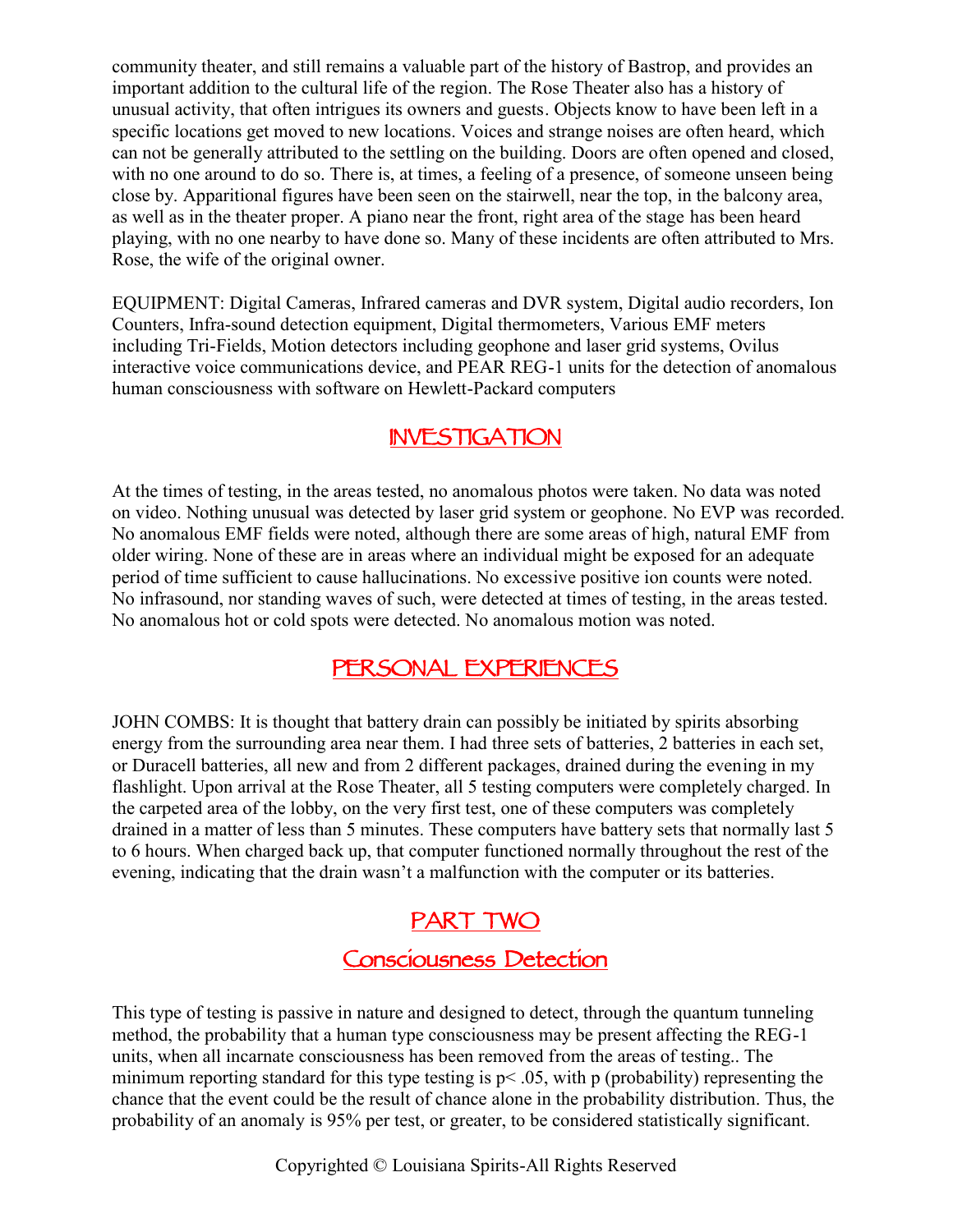We then compute the probability that all tests are false, that is, that none of the tests indicate an anomaly.

A total of 76 tests were run in all areas. At the minimum reporting standard of .05, we would expect to receive a total of 3.8 tests (4.0) due to chance alone affecting the probability distribution, resulting in 3.8 false positives for the human consciousness being the cause. (76 x  $.05 = 3.8$ ) The actual mean score for the 25 positive tests was p< .026119. The correction for the number of expected false positives would be  $25 \times 0.026119 = 1.985$  false positives, which we would round up to 2. As noted, we received 25 positives, much greater then the mathematically expected 2 if only chance were involved. After the room designation, the number included is the test number conducted in that particular room. The test scores are as follows:

COMPUTER 1 1st test at 7:29 PM 1st positive at 9:34 PM Dressing Room Two  $1 \text{ z} = 1.992 \text{ p} \le .023186$ Dressing Room Two 2  $z=1.665$  p< .047956 Dressing Room Two 4  $z=$  2.741 p < .003063 Dressing Area Bath 1  $z=1.800$  p $\leq 0.03593$ Dressing Area Bath  $2 z= 1.962 \text{ p} \le .024881$ 

COMPUTER 2 1st test at 7:48 PM 1st positive at 8:13 PM Kitchen 1 z= 1.701 p < .044471 Kitchen 4 z=  $2.368$  p < .008942 Kitchen 5 z= 2.624 p < .004345 Lobby 2  $z=1.744$  p  $\leq$  04058 Lobby 3  $z = 2.274$  p  $\leq$  011482 Lobby 5  $z=1.912$  p $\leq$  027938 Orchestra Pit 4 z= 1.805 p< .035537

COMPUTER 3 1st test at 7:38 PM 1st positive at 7:49 PM Office  $2 \text{ z} = 1.921 \text{ p} \le .027366$ Lobby Tile Area  $2 z= 1.950 \text{ p} < .025588$ Work Room 1 z= 1.947 p< .025767 Orchestra Pit 1 z= 1.683 p< .046188 Lobby 7  $z=1.806$  p $< .035459$ Stage 1  $z = 2.058$  p  $\leq$  0.019795

COMPUTER 4 1st test at 7:33 PM 1st positive at 8:05 PM Men's Room  $3 \text{ z} = 2.351 \text{ p} \le .009361$ Men's Room  $5 \text{ z} = 2.212 \text{ p} \le .013483$ Ladies Room 1 z= 1.860 p< .031443 Work Room, Test D z= 2.517 p< .005918

COMPUTER 5 1st test at 7:28 PM 1st positive at 10:25 PM Dressing Room One 2  $z=1.646$  p< .049882 Dressing Room One  $3 \text{ z} = 2.325 \text{ p} \leq .010036$ Dressing Room One 4  $z=1.702$  p< .044378

The probability that these 25 tests are all false positives, due to chance alone in the probability distributions, and not indicative of human consciousness interaction when none incarnate was present to do so, through quantum tunneling is: PROBABILITY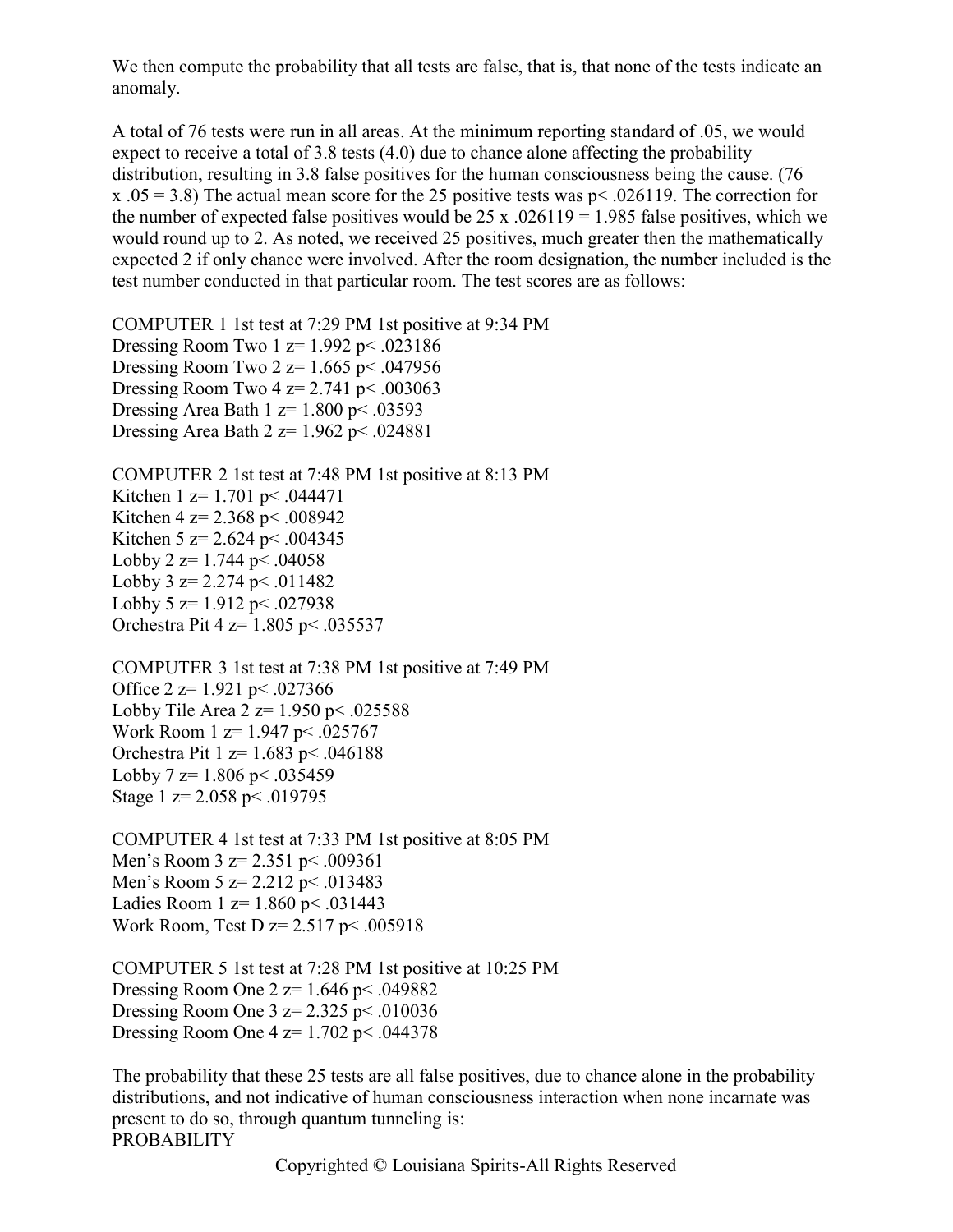## **PART THREE The Ovilus**

SUMMARY OF INTRODUCTION - PART THREE - The data presented here on Part Three IS NOT CONSIDERED EVIDENTIAL by the manufacturer of the Ovilus device or the La. Spirits North Team. It is simply included in the interests of completeness of events, and for study/research purposes only.

WORDS FROM LEVEL 3: (in order they were received) Kim Nickel Doubt Aura Things Saved Child Clear Fog Beast Bush Energy Density Law Stop Position Later Shot Things Huge Maze Waters SECOND FLOOR DRESSING AREAS: Book Ah Kim However Law Afraid Traverse Clear Solstice Low Has Informed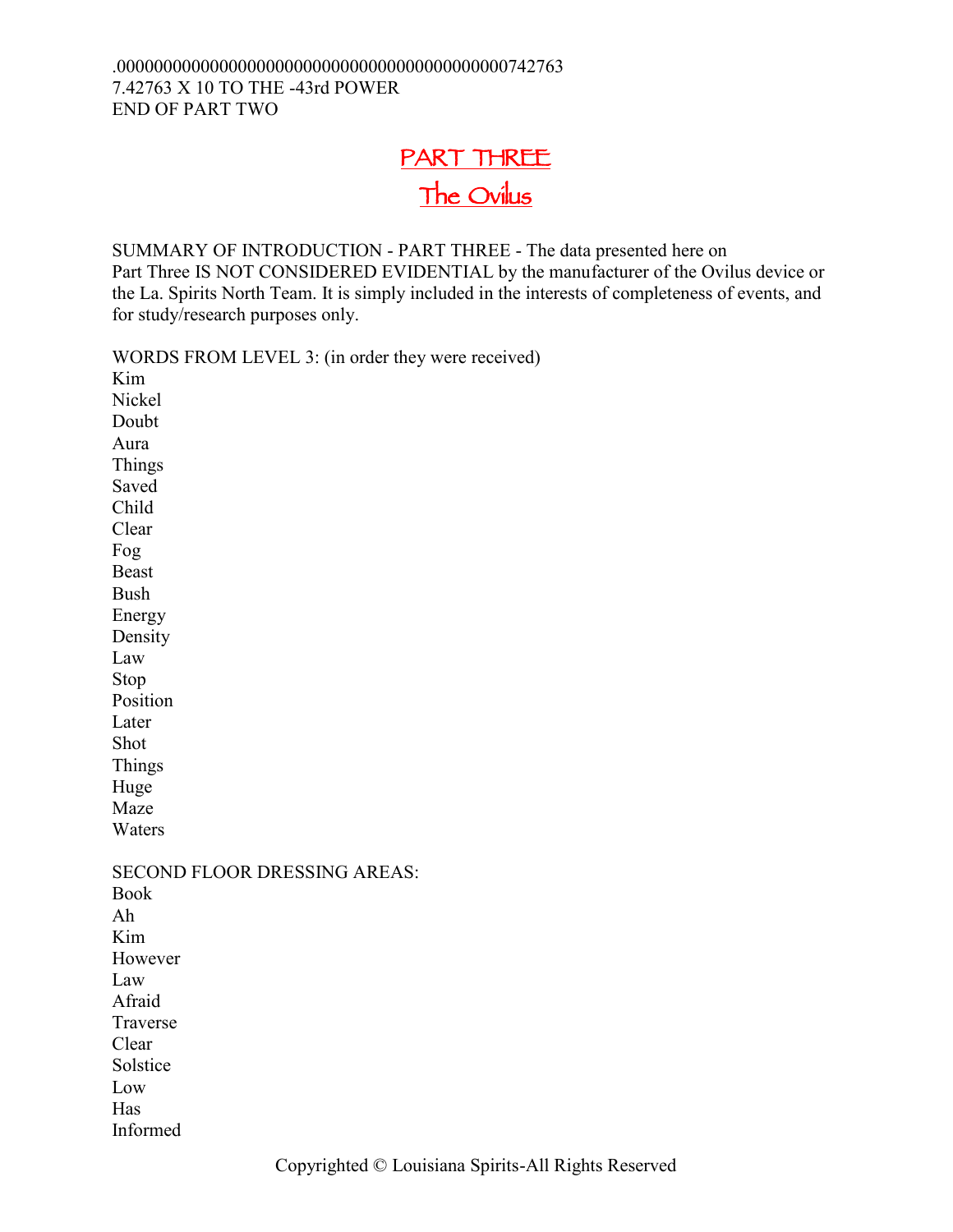Rhythm Possibly Doubt

MAIN THEATER AREA<sup>-</sup> Two Few Love Was Pastor Complete Appetite Factories **Later** Solstice Things Sandy Chance Focus BASEMENT Soccer Memory Industry Apocalypse Pastor Greek Frigid Aura Bush Murder Enjoy Wicked Chance Sense Density Kill Shot Rule Huge Clear Cut End of List

### **CLOSING NOTES – PART THREE**

There may have been additional incidents, or not. We have presented these incidents in Part Three in the interests of research and completeness of studies performed. It is acknowledged that answers may, in many cases, rely on judgment as to the accuracy of the answer. If the question, "Is the car red?" is posed, assuming the car's color is not a transition color, the answer of either

Copyrighted © Louisiana Spirits-All Rights Reserved